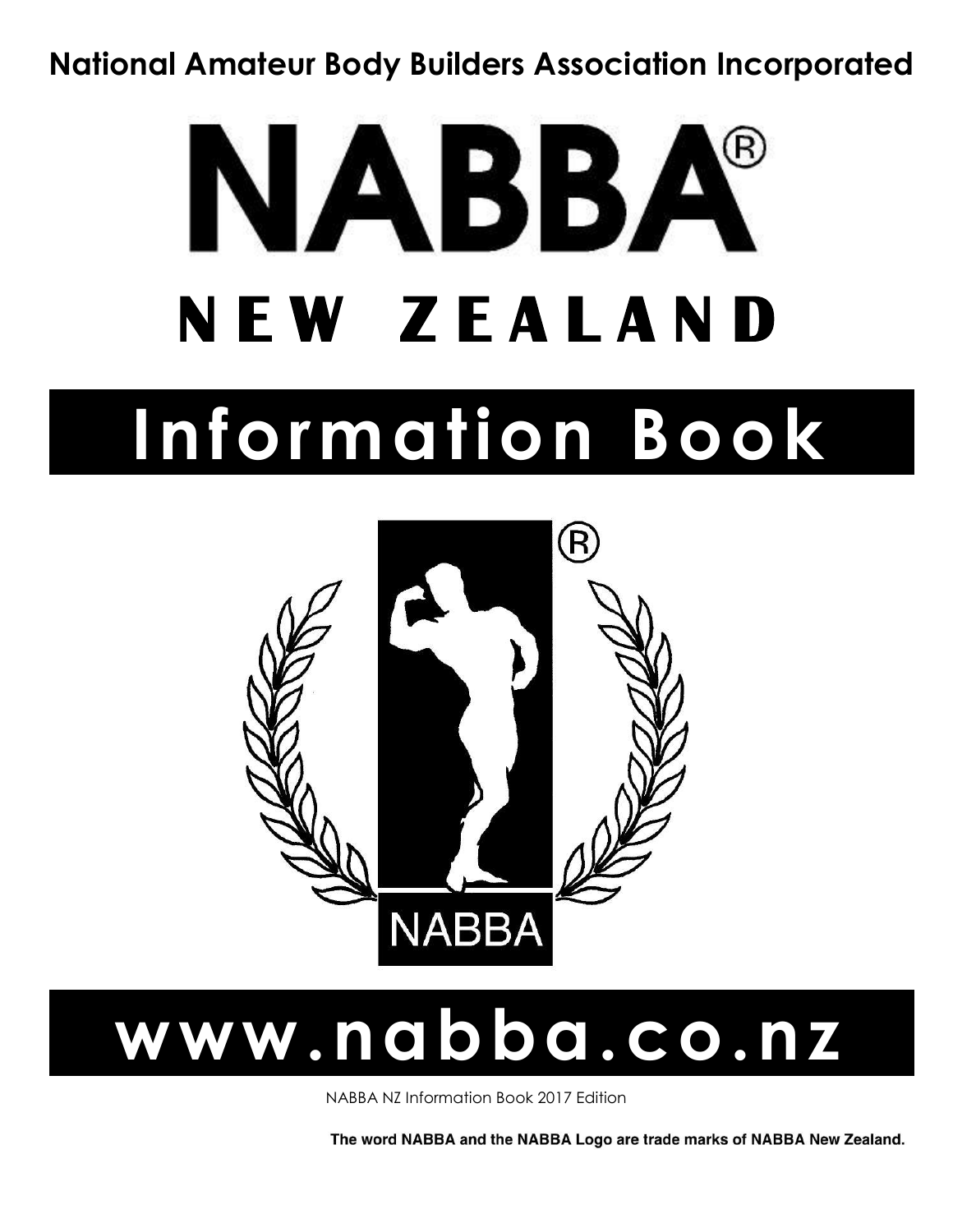# CONTENTS

|     |                                                         | Page     |  |  |
|-----|---------------------------------------------------------|----------|--|--|
|     | <b>Area Representatives Directory</b>                   | 3        |  |  |
| 1.  | <b>Competition Classes</b>                              | 4        |  |  |
| 2.  | Class Criteria                                          | 5        |  |  |
|     | 2.1<br><b>Age Groups</b>                                |          |  |  |
|     | 2.2<br><b>Height Divisions</b>                          |          |  |  |
| 3.  | <b>Class Rules</b>                                      | 6        |  |  |
|     | 3.1<br><b>Novice Status</b>                             |          |  |  |
|     | 3.2<br><b>International Status</b>                      |          |  |  |
|     | 3.3<br><b>Class Restrictions</b>                        |          |  |  |
|     | 3.4<br><b>Combined Class</b>                            |          |  |  |
|     | 3.5<br>Figure and Athletic Height/Weight Class Rule     |          |  |  |
|     | 3.6<br>NZ National Title Rule                           | 7        |  |  |
|     | 3.7<br>Pro Card                                         |          |  |  |
| 4.  | Rounds of Competition                                   | 7        |  |  |
|     | Round One: Structural Round<br>4.1                      |          |  |  |
|     | 4.2<br>Round Two: Compulsory Posing Comparisons         | 8        |  |  |
|     | 4.3<br><b>Round Three: Individual Routines</b>          |          |  |  |
| 6.  | <b>Shape Women</b>                                      | 9        |  |  |
|     | 6.1<br><b>Class Description</b>                         |          |  |  |
|     | 6.2<br><b>Individual Round</b>                          |          |  |  |
|     | 6.3<br>Comparison Round - Symmetry and Required Stances |          |  |  |
|     | 6.4<br><b>Class Requirements</b>                        | 10       |  |  |
|     | 6.5<br>Judging                                          |          |  |  |
| 7.  | Figure Women                                            | 11       |  |  |
|     | <b>Class Description</b><br>7.1                         |          |  |  |
|     | 7.2<br><b>Compulsory Poses</b>                          |          |  |  |
|     | 7.3<br>Class Requirements                               |          |  |  |
| 8.  | Physique Women                                          | 12       |  |  |
|     | 8.1<br><b>Class Description</b>                         |          |  |  |
|     | 8.2<br><b>Class Requirements</b>                        |          |  |  |
|     | 8.3<br><b>Compulsory Poses</b>                          |          |  |  |
| 9.  | Mr. Body-Board Shorts                                   | 13       |  |  |
|     | 9.1<br><b>Class Description</b>                         |          |  |  |
|     | 9.2<br>Individual Round                                 |          |  |  |
|     | 9.3<br><b>Comparison Round</b>                          |          |  |  |
|     | 9.4<br>Class Requirements                               |          |  |  |
|     | 9.5<br>Judging                                          |          |  |  |
| 10. | <b>Athletic Men</b>                                     | 15       |  |  |
|     | 10.1<br><b>Class Description</b>                        |          |  |  |
|     | 10.2<br><b>Compulsory Poses</b>                         | 16       |  |  |
| 11. | Physique Men                                            |          |  |  |
|     | 11.1<br><b>Class Description</b>                        |          |  |  |
|     | 11.2<br><b>Compulsory Poses</b>                         |          |  |  |
| 12. | <b>Mixed Pairs</b>                                      | 17       |  |  |
|     | 12.1<br><b>Class Description</b>                        |          |  |  |
|     | 12.2<br><b>Class Requirements</b>                       |          |  |  |
|     | 12.3<br>Rounds of Competition                           |          |  |  |
|     | 12.4<br><b>Compulsory Poses</b>                         |          |  |  |
|     | 12.5<br>Judging                                         |          |  |  |
| 13. | <b>Competitor Responsibilities</b>                      | 18       |  |  |
| 14. | <b>Competition Guidelines</b>                           | 19       |  |  |
| 14. | Volunteers                                              | 19<br>20 |  |  |
| 16. | <b>NABBA Judges</b>                                     |          |  |  |
| 17. | Coaches                                                 |          |  |  |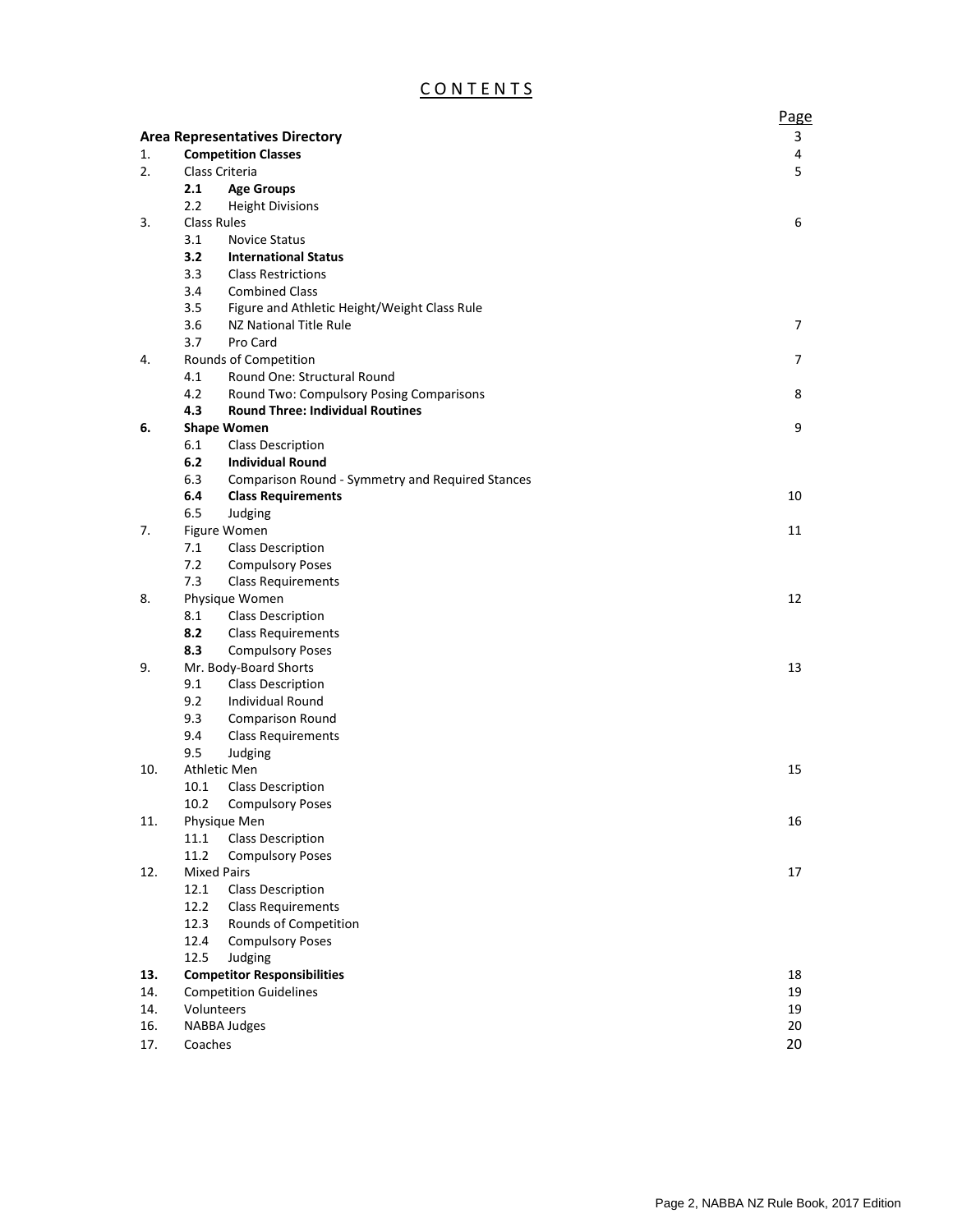# **NABBA New Zealand AREA REPRESENTATIVES - DIRECTORY**

|                      | <u>NABBA HEAD QUARTERS</u>             |                                                            |                                     |                                     |
|----------------------|----------------------------------------|------------------------------------------------------------|-------------------------------------|-------------------------------------|
|                      | President                              | Jim Pitt                                                   |                                     |                                     |
|                      | Secretary                              | Marianne Poole                                             |                                     |                                     |
|                      | Phone                                  | $(06)$ 356 1570                                            |                                     |                                     |
|                      | Address<br>Email                       | PO Box 535, Palmerston North, 4440<br>nabba@inspire.net.nz |                                     |                                     |
|                      | Website                                | www.nabba.co.nz                                            |                                     |                                     |
|                      |                                        |                                                            |                                     |                                     |
| MANAWATU             | Area Rep                               | Marianne Poole (Manawatu)                                  | Area Rep                            | Audrey O'Keefe (Wanganui)           |
|                      | Email                                  | nabba@inspire.net.nz                                       | Email                               | a.r.okeefe@clear.net.nz             |
|                      | Phone                                  | $(06)$ 356 1570                                            | <b>Phone</b>                        | 027 5371962                         |
|                      |                                        |                                                            |                                     |                                     |
| <b>BAY OF PLENTY</b> | <b>Area Contact</b>                    | <b>Paul Mountfort</b>                                      |                                     |                                     |
|                      | <b>Phone</b>                           | 027 777 9460                                               |                                     |                                     |
|                      | Email                                  | pmfit@xtra.co.nz or nabba@inspire.net.nz                   |                                     |                                     |
| <b>AUCKLAND</b>      |                                        |                                                            |                                     |                                     |
|                      | Area Rep                               | <b>Giselle McArtney</b>                                    |                                     |                                     |
|                      | <b>Phone</b>                           | 021 163 0274                                               |                                     |                                     |
|                      | Email                                  | fuelforbodz@gmail.com                                      |                                     |                                     |
|                      | <b>COUNTIES MANUKAU</b>                |                                                            |                                     |                                     |
|                      | <b>Area Contact</b>                    | <b>Gavin Maxwell</b>                                       |                                     |                                     |
|                      | <b>Phone</b>                           | 027 237 8568                                               |                                     |                                     |
|                      | Email                                  | gavinmaxwell@xra.co.nz                                     |                                     |                                     |
| WAIKATO              |                                        |                                                            |                                     |                                     |
|                      | Area Rep                               | <b>Sarah Goldsmith</b>                                     |                                     |                                     |
|                      | <b>Phone</b>                           | 021 395 545                                                |                                     |                                     |
|                      | Email                                  | goldsmith08@gmail.com                                      |                                     |                                     |
| <b>CHRISTCHURCH</b>  |                                        |                                                            |                                     |                                     |
|                      | <b>Area Contact</b>                    | <b>Leanne Roulston</b>                                     |                                     |                                     |
|                      | <b>Phone</b><br>Email                  | 021 339 226                                                |                                     |                                     |
|                      |                                        | leanne.roulston@raywhite.com                               |                                     |                                     |
| <u>OTAGO</u>         |                                        |                                                            |                                     |                                     |
|                      | <b>Contact</b>                         | <b>Debe Stewart</b>                                        |                                     |                                     |
|                      | <b>Phone</b><br>Email                  | 027 533 2540                                               |                                     |                                     |
|                      |                                        | debeanytimefitness@gmail.com                               |                                     |                                     |
| <b>SOUTHLAND</b>     |                                        |                                                            |                                     |                                     |
|                      | Area Rep                               | <b>Judy Duggan</b>                                         |                                     |                                     |
|                      | <b>Phone</b>                           | 027 616 2040<br>jptrainer2001@hotmail.com                  |                                     |                                     |
|                      | Email                                  |                                                            |                                     |                                     |
| HAWKES BAY           |                                        |                                                            |                                     |                                     |
|                      | Area Rep                               | <b>Andrew Murray</b>                                       |                                     |                                     |
|                      | Phone<br>Email                         | 021 638 846                                                |                                     |                                     |
|                      |                                        | nabbahawkesbay@gmail.com                                   |                                     |                                     |
| TARANAKI             |                                        |                                                            |                                     |                                     |
|                      | Area Rep<br>Phone                      | <b>Charmaine Sutherland</b><br>027 480 0768                | <b>Area Contact</b><br><b>Phone</b> | <b>Anne Russell</b><br>027 244 7779 |
|                      | Email                                  | charmainesutherland@rocketmail.com                         | Email                               | anne.russell1512@gmail.com          |
|                      |                                        |                                                            |                                     |                                     |
|                      | EAST COAST BAYS / GISBORNE<br>Area Rep | <b>Stacey Mcbeth / Mikaere Mcbeth</b>                      |                                     |                                     |
|                      | Phone                                  | 027 801 9582                                               |                                     |                                     |
|                      | Email                                  | eastcoastnabba@gmail.com                                   |                                     |                                     |
| WELLINGTON           |                                        |                                                            |                                     |                                     |
|                      | <b>Area Contact</b>                    | Joel Ashworth / Rachelle Smith                             |                                     |                                     |
|                      | <b>Phone</b>                           | 027 319 4096                                               |                                     |                                     |
|                      | Email                                  | joelashworth.pt@gmail.com                                  |                                     |                                     |

For any unlisted Region contact NABBA HQ.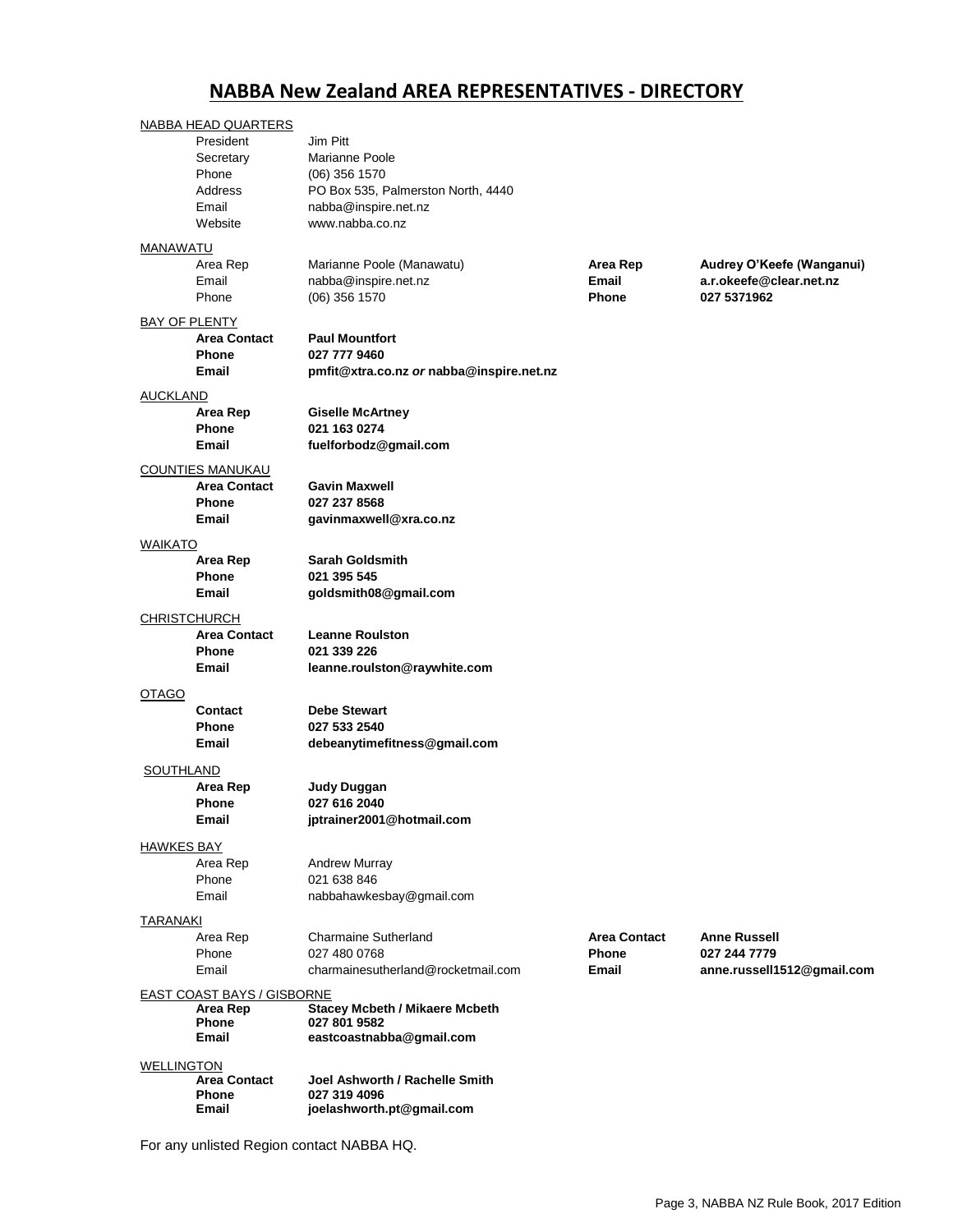# 1. **COMPETITION CLASSES**

| 1.2        | <b>Shape Women</b>                             |                                             |
|------------|------------------------------------------------|---------------------------------------------|
|            | Novice Shape                                   | One Class                                   |
|            | Open Shape                                     | <b>One Class</b>                            |
|            | International Shape*                           | One. Class                                  |
|            |                                                |                                             |
| 1.3        | <u>Figure Women</u>                            |                                             |
|            | Figure 40+                                     | 40 years $+$                                |
|            | Figure 50+                                     | $50$ years +                                |
|            | Novice Figure                                  | Short Class, Tall Class                     |
|            | Open Figure                                    | Short Class, Tall Class                     |
|            | <b>International Figure</b>                    | One Class                                   |
| 1.4        | Physique Women                                 |                                             |
|            | <b>Teenage Women</b>                           | <b>One Class</b>                            |
|            | Physique Women 40+                             | 40 years +                                  |
|            | Physique Women 50+                             | $50$ years +                                |
|            | Novice Physique                                | Short Class, Tall Class                     |
|            | Open Physique                                  | Short Class, Tall Class                     |
|            | <b>International Physique</b>                  | <b>One Class</b>                            |
| 1.5        | <u>Mr Body - Board Shorts</u>                  | <b>One Class</b>                            |
| 1.6        | <b>Athletic Men</b>                            |                                             |
|            | <b>Masters Athletic 40+</b>                    | 40 years +                                  |
|            | <b>Masters Athletic 50+</b>                    | $50$ years +                                |
|            | <b>Novice Athletic</b>                         | Short Class, Tall Class                     |
|            | Open Athletic                                  | Short Class, Tall Class                     |
|            | <b>International Athletic</b>                  | <b>One Class</b>                            |
| <u>1.7</u> | Physique Men                                   |                                             |
|            | Teenage Men                                    | One Class                                   |
|            | Masters 40+                                    | 40 years +                                  |
|            | Masters 50+                                    | $50$ years +                                |
|            | Masters 65+                                    | $65$ years +                                |
|            | Junior Men                                     | One Class                                   |
|            | Novice Physique                                | Short Class, Tall Class                     |
|            | Open Physique<br><b>International Physique</b> | Short Class, Tall Class<br><b>One Class</b> |
|            |                                                |                                             |
|            |                                                |                                             |

1.8 Mixed Pairs

Mixed Pairs **CONEY CONEY CONEY CONEY CONEY CONEY** 

PLEASE NOTE:

**\* International Classes are only available at International and International Qualifier Events**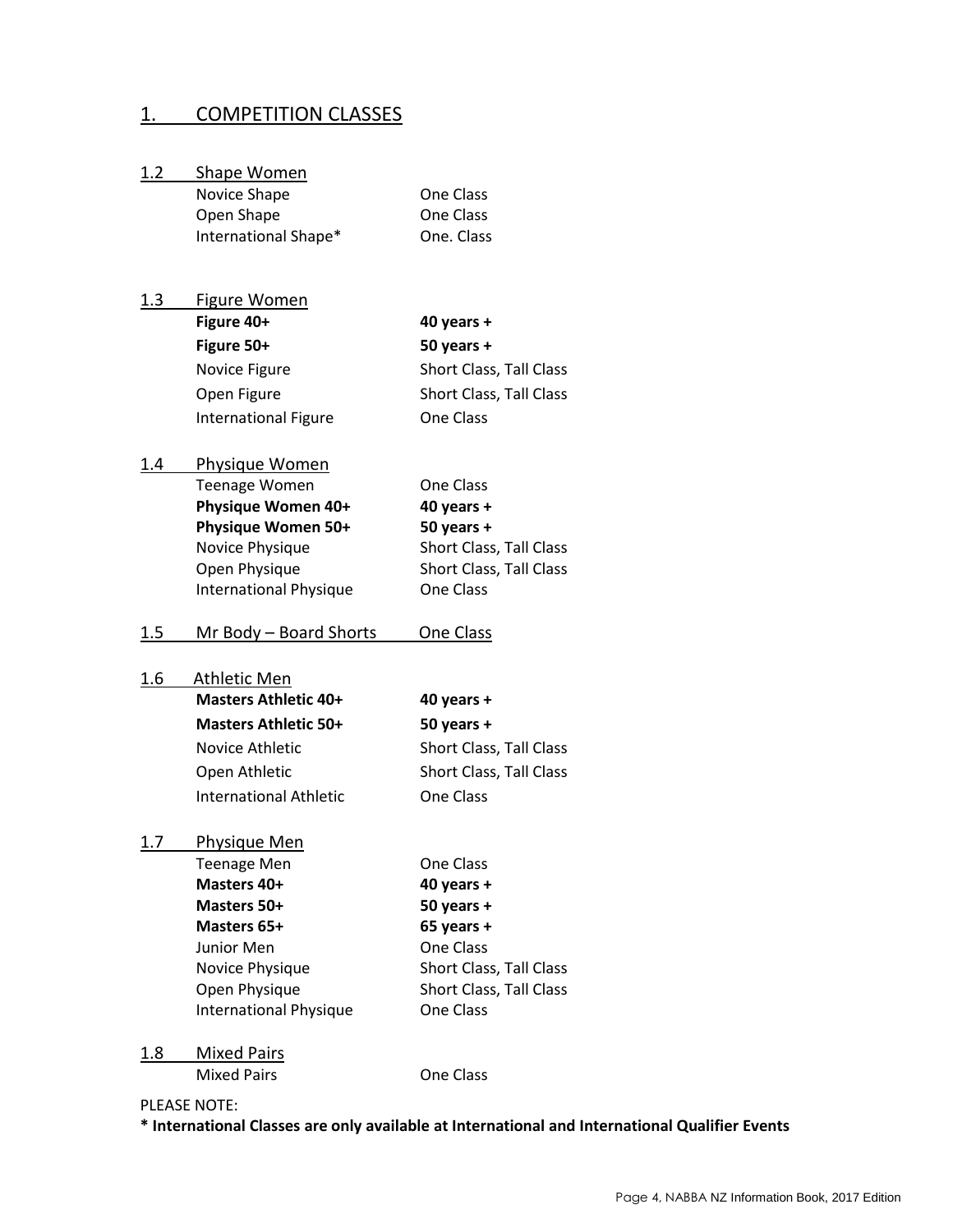# 2. CLASS CRITERIA

# 2.1 AGE GROUPS

#### 2.1.1 Masters Men Physique

Class 1: 40 years and over on the day of competition Class 2: 50 years and over on the day of competition Class 3: 65 years and over on the day of competition

# 2.1.2 Masters Men Athletic

Class 1: 40 years and over on the day of competition Class 2: 50 years and over on the day of competition

# **2.1.3 Physique Women 40+ / 50+ and Figure 40+ / 50+**

# **Class 1: 40 years and over on the day of competition Class 2: 50 years and over on the day of competition**

2.1.4 Junior Men

Rule: Under 23 years of age on the  $1<sup>st</sup>$  January, in the year of competition

# 2.1.5 Teenage Men and Women

Rule: Under 20 years of age on the  $1<sup>st</sup>$  January, in the year of competition Note: This is a Physique Class, Teenage Men and Women will do physique poses

# 2.2 HEIGHT DIVISIONS

2.2.1 Physique Women Class 1: Tall, Over 1.63m Class 2: Short, Up to and including 1.63m

# 2.2.2 Figure Women

Rule: Height – 100 x 90% = Maximum Allowable Weight Class 1: Tall, over 1.63 Class 2: Short, up to and including 1.63m

2.2.3 Physique Men Class 1: Tall, Over 1.72m Class 2: Short, Up to and including 1.72m

# 2.2.4 Athletic Men Rule: Height – 100 + 2 = Maximum Allowable Weight Class 1: Tall, Over 1.75cm Class 2: Short, Up to 1.75cm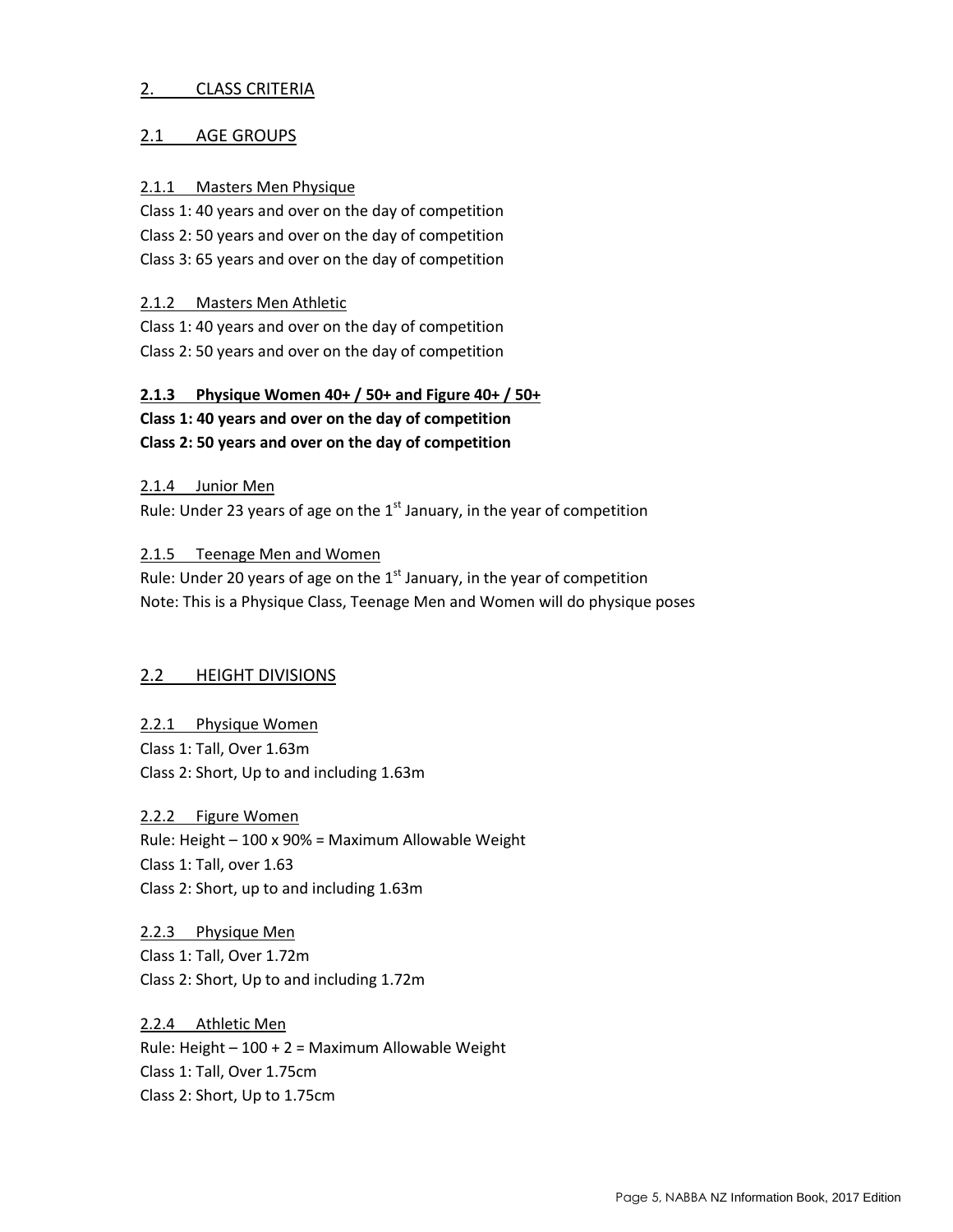# 3. CLASS RULES

#### 3.1 Novice Status

- 3.1.1 Rule: One who has not previously won a class, or placed in the top three in a NZ National Championships, in any recognized bodybuilding organisation (subject to rule 15.3.1)
- 3.1.2 Rule: Novice Competitors that win their class at a Regional Competition will retain their Novice Status for the year of their win; up to and including the National Championships.
- 3.1.3 Rule: An 'Overall Title' (won at any Regional Competition) will have no bearing on a competitors' Novice Status.
- 3.1.4 Novice athletes representing New Zealand at a World or Universe Championships will be recognised as International.
- 3.1.5 Novice athletes invited to represent New Zealand at a NABBA Pro-AM or Asia Pacific Championships will retain their novice status for that year of competition.

#### 3.2 INTERNATIONAL STATUS

- 3.2.1 Rule: Athletes will be recognised as International if they have competed at either a NABBA World or NABBA Universe Championships.
- 3.2.2 Rule: NZ National Champions will gain International Status. Anyone who wins a Mr/Ms NZ Overall Title gains International Status. **NZ National Winners of Figure 40+ and Figure 50+ will gain International Status.**
- 3.2.3 Rule: The International Status will remain current for two years (from the date of the competition) Athletes who attain International Status will be recorded on a Register.
- 3.2.4 Rule: The Recognition is specific to the class the athlete competed in

#### 3.3 CLASS RESTRICTIONS

- 3.3.1 Rule: At a Regional Competition there must be three athletes to constitute a class.
- 3.3.2 This rule also applies to classes with a height/weight rule.

#### 3.4 COMBINED CLASS RULES

- 3.4.1 Rule: In a Regional Competition, if there are less than three athletes in a height class, athletes will compete in a combined class, to ensure meaningful competition.
- 3.4.2 Rule: Novice and Open classes will not be combined.
- 3.4.3 Rule: Athletes competing in a combined class, will still qualify for the NZ National Championships, in their nominated height class. *Example: If three Novice Figure Tall competitors and one Novice Figure Short competitor enter a Regional competition, the class will be combined, and judged as one class. Competitors will still qualify for Nationals in their nominated height class.*
- 3.4.4 Rule: In the Open Classes, Short and Tall Classes will not be combined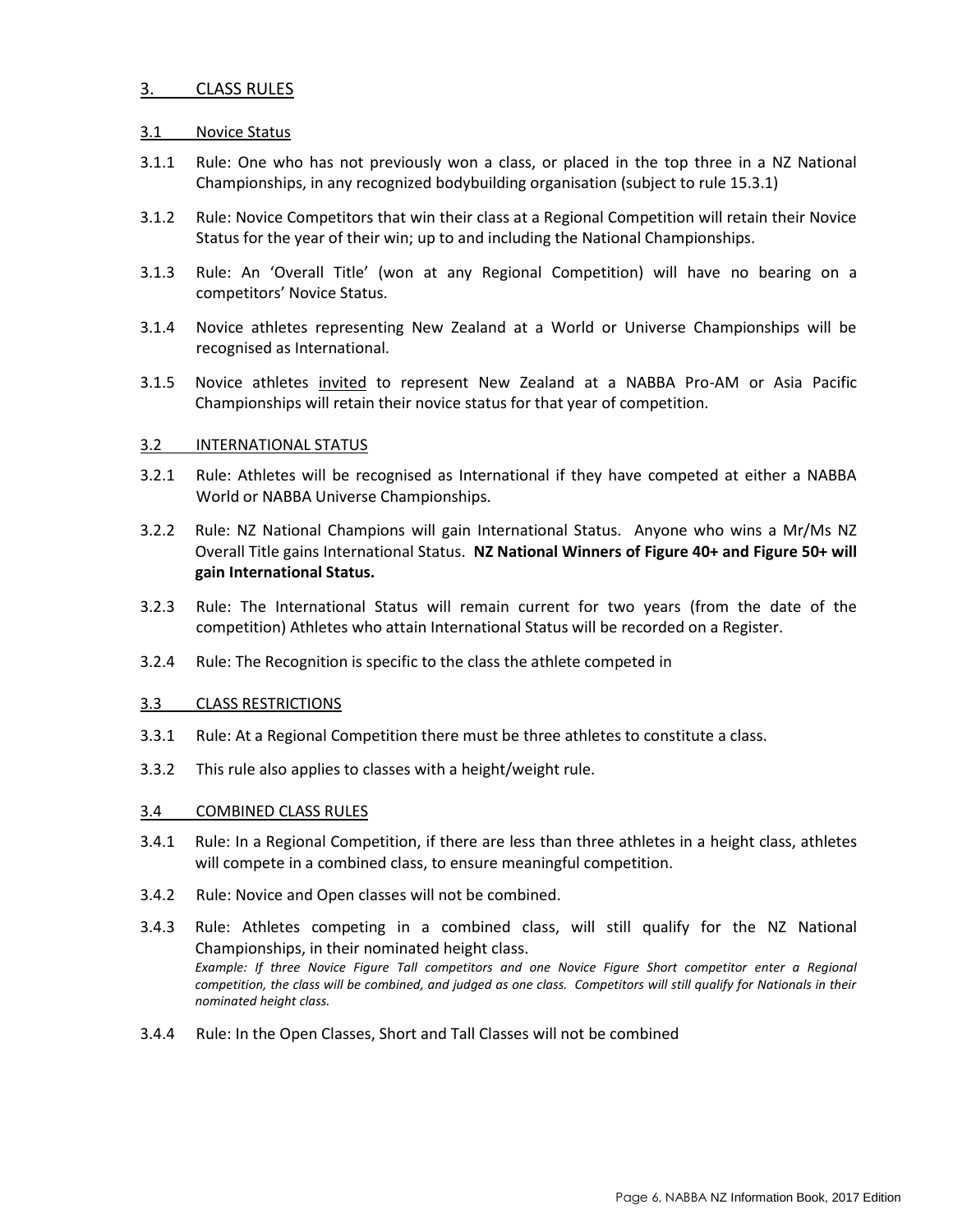# 3.5 FIGURE and ATHLETIC HEIGHT/WEIGHT CLASS RULE

- 3.5.1 Rule: All Figure/Athletic Class competitors, who come in too heavy, can compete in the corresponding Physique Class, only at Regional Competitions.
- 3.5.3 Rule: A selected class may only be changed by a NABBA Executive Official in consultation with the athlete, where he/she has failed to meet the height/weight ratio. This rule applies to Regional and National Competitions.

# 3.6 NEW ZEALAND NATIONAL TITLE RULE

- 3.6.1 Rule: At the NZ National Championships, athletes can only compete in a class they have qualified for and selected.
- 3.6.2 Rule: At the NZ National Championships, Open and International class winners will compete for the Overall Champion Title. Plus, other class winners of a high enough standard will be invited to compete in the Overall Champion Title, for the respective Mr. and Ms. New Zealand Titles.
- 3.6.3 When overseas International Athletes compete in an International Invitational Class at a New Zealand National Championships, they will be competing for International Titles, that is, they are not eligible for New Zealand National

# 3.7 PRO CARD

- 3.7.1 Rule: Must compete and place in top three at a Regional to qualify for the National Championships
- 3.7.2 Rule: Must compete at the Nationals and win the National Physique Overall Title
- 3.7.3 Rule: The Overall winner can apply for his Pro Card
- 3.7.4 Rule: The NZ Team Selection Panel will confirm the Pro-Card Selection/Qualification
- 3.7.5 Rule: Pro Card Classification will be held from date of Selection Confirmation, subject to athletes competing in one show annually.
- 3.7.6 Rule: Refer to NABBA International Rules about return to Amateur Status

# 4. ROUNDS OF COMPETITION

- 4.1 ROUND ONE Structural Round
- 4.1.1 In this round the contestants are required to line up facing the Judging Panel for assessment by the Judges in a relaxed or semi-relaxed state.
- 4.1.2 Competitors who flex or stand in an overly tense posture may be warned by the Head Judge to relax. If the contestant persists he/she risks being marked down by the Judging Panel. Competitors are required to appear in their line-up in a standard Symmetry stance i.e. a semirelaxed state - no flexing, posing or twisting will be allowed.
- 4.1.3 The semi-relaxed state must be maintained until further instructed by the Head Judge. Any Competitors that inappropriately flex or pose at this time will be immediately directed by the Head Judge to return to the Symmetry Stance.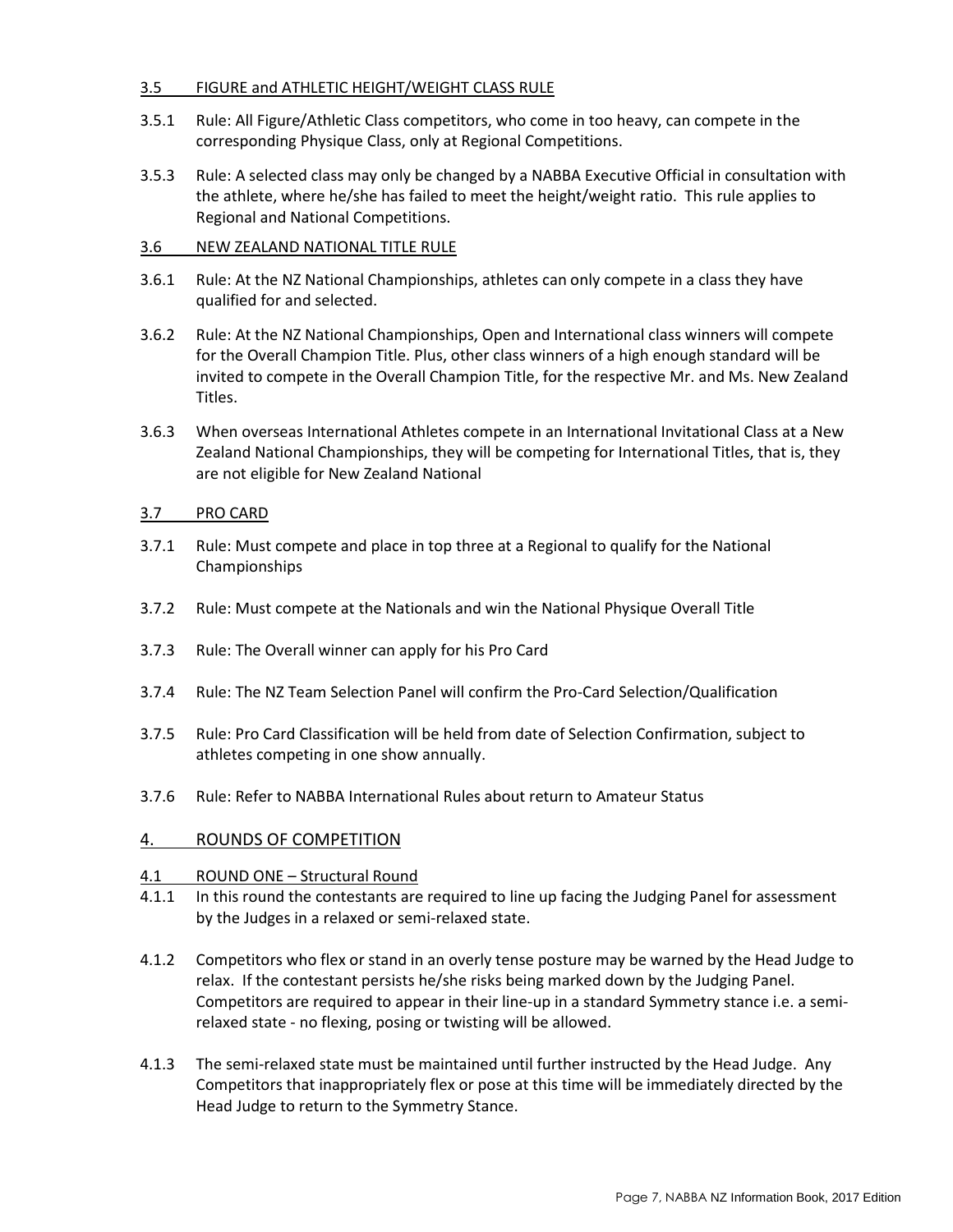- 4.1.4 Once all Competitors are in line up facing to the front, they will then be instructed to make a quarter turn to the right for an assessment of the left side, a further quarter turn to the right for an assessment of the rear of the physique, a further quarter turn to the right for an assessment of the right side followed by a further turn to face the judging panel once more.
- 4.1.5 The purpose of this round of competition is to assess the standards of Symmetry, Proportion, Muscular Development, Posture, and general/overall deportment in a semi-relaxed state.
- 4.1.6 Contestants should remember that this is the first view that the Judges have of their physiques and should realise that posture and deportment are important in this first impression

# 4.2 ROUND TWO – Compulsory Posing Comparisons

- 4.2.1 This is the most important round for both contestants and Judges.
- 4.2.2 The contestants are required to perform the compulsory poses in groups for comparison of each other by the judging panel.
- 4.2.3 The compulsory poses are designed to display the relative development of every muscle group and allow comparisons of the contestants by the Judges on equal and fair terms.
- 4.2.4 It is in the interest of all contestants that they know these poses well and can perform them confidently to display their physique to the best of their ability.

#### 4.3 ROUND THREE – Individual Routines

- 4.3.1 In this round each contestant performs an individual posing routine, set to music, for thirty seconds to sixty seconds.
- 4.3.2 Competitors are expected to maintain a high standard of presentation when performing the Individual Routine.
- 4.3.3 Individual Routines are performed at the Evening Show only.
	- Please note Judging of your Routine does not affect your placing in the class)
	- There is an award for Best Male Performance and Best Female Performance
	- Performance Awards are based on the athlete's ability to show their physique in congruity with their corresponding class criteria (i.e symmetry, proportion, muscular development, condition) and the athlete's ability to perform a creative routine.
- 4.3.4 **Ms. Shape and Mr Body-Boardshorts will only do the 'T-Walk' with music supplied by the Show Organiser. Both classes will do the T-Walk in the Judging Rounds and at the Evening Show Finals**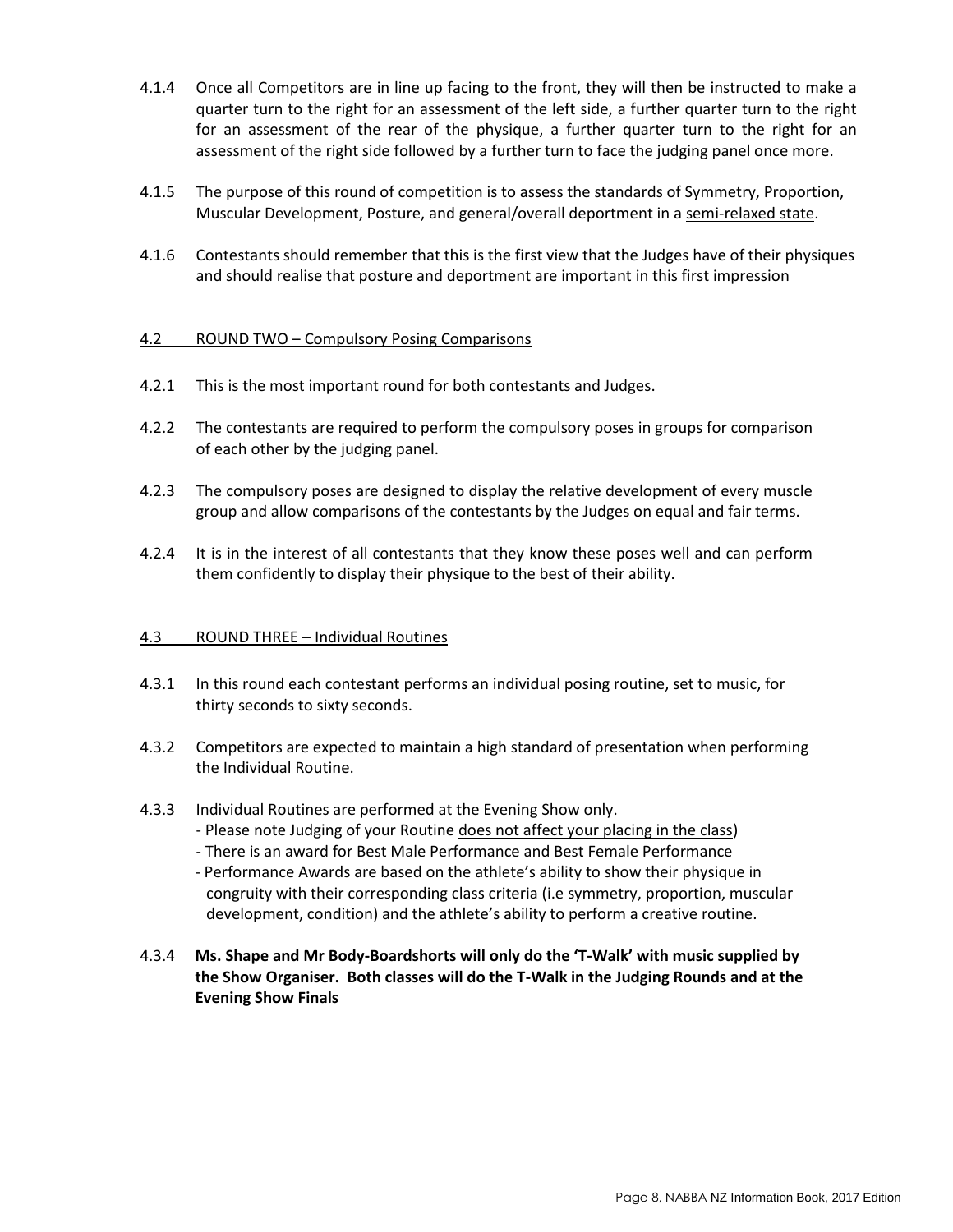# **6. SHAPE WOMEN**

#### 6.1 Class Description

The Shape Class differs from the Figure Class in that:

- 6.1.1 The ideal objective should be to achieve good symmetry and athletic tone. A Shape Woman should not have body fat percentage as low as that of the Figure Women
- 6.1.2 Presentation, Deportment and Preparation take an increased importance in the Shape Class, as these qualities enhance the feminine aspect of shape athletes.
- 6.1.3 The degree of muscular development is much lower than that which is necessary for the Figure Class.
- 6.1.4 The emphasis is on 'shape', not muscularity. There should be no vascularity visible.

# **6.2 Individual Round – T Walk Showing Personality, Stage Presence and Poise**

**Please Note: There is no individual routine for this class** 

**Athletes will come on stage individually and perform a stage walk with an optional pause or pose, before forming/joining a line-up at the rear of the stage. Athletes will have 20-30 seconds to perform their presentation: As per diagram 6.2.1** 

- **- Walk on stage to rear center stage, pause briefly in a stance/pose of your choice**
- **- Walk forward to front center stage (pause in stance or pose)**
- **- Walk to stage left front**
- **- Walk to stage right front**
- **- Walk back to front center stage**
- **- Turn and walk to rear of stage in a semi-relaxed stance**

**- Athletes will form a line-up at the rear of the stage (left to right in numerical order). Once all athletes are in the line-up, the lineup will be instructed to walk forward to the front of the stage, where they will hold a semi-relaxed stance, before being instructed to leave the stage.** 



**6.2.1 Individual Round – T Walk**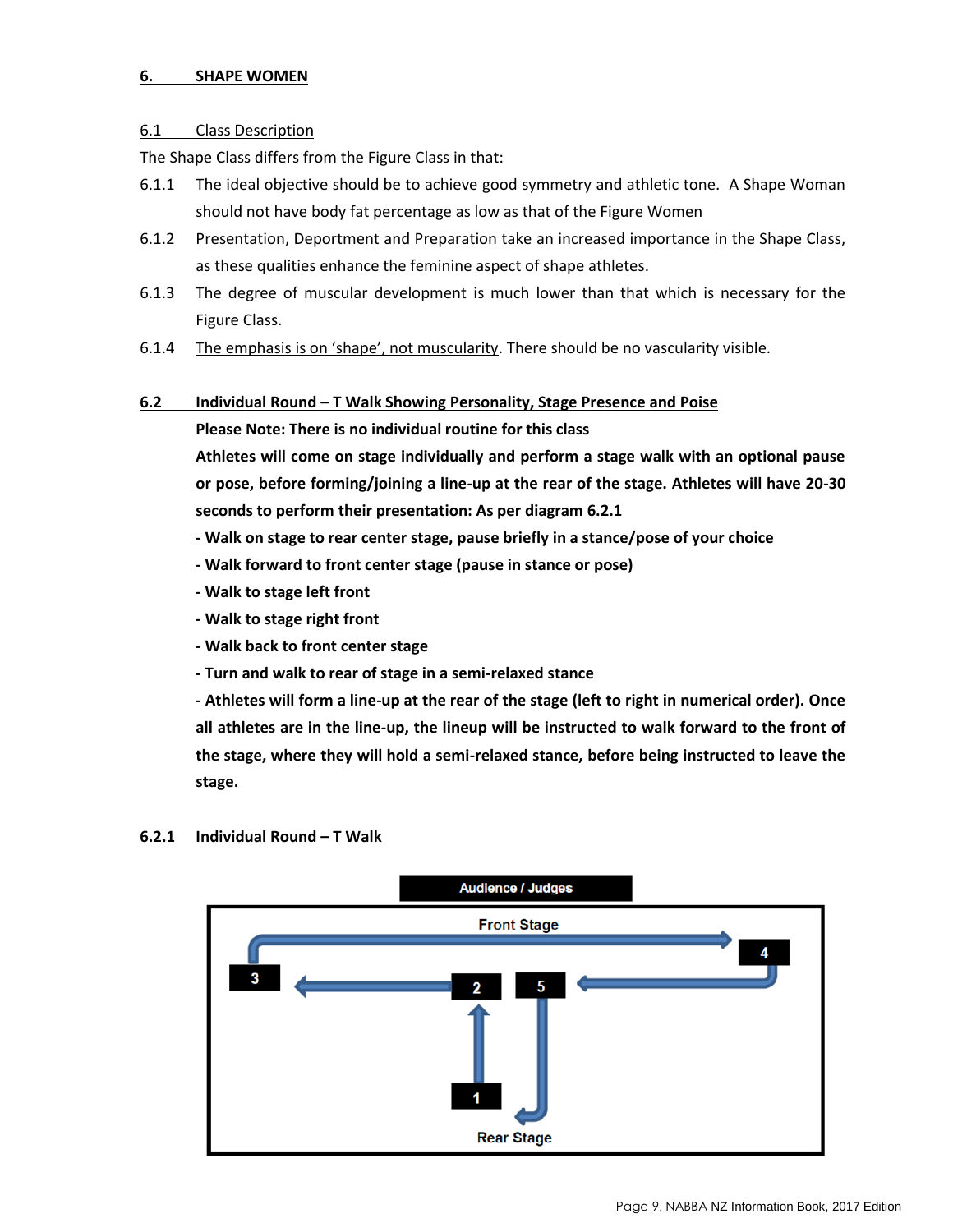# 6.3 Comparison Round -Symmetry and Required Stances

In line-up the athletes will directed to go through four quarter turns to the right:

- 6.3.1 Front Stance two arms up
- 6.3.2 Side Stance one arm up
- 6.3.3 Rear Stance two arms up
- 6.3.4 Rear Stance arms down
- 6.3.5 Side Stance one arm up
- 6.3.6 Front Stance two arms down

Please Note: Arm extension will be at 90˚. Leg Position optional

# 6.4 Class Requirements:

- **6.4.1 A posing bikini must be worn for both rounds (NOT fitness/aerobic apparel) The bodybuilding bikini is more flattering to the figure, pertaining to the 'symmetry' of the shape class. The bikini straps coming up higher on the hips make the legs look longer and the waist look narrower. The 'bikini' class style bikini, sitting straight across the hip line, cut the body, and cut the leg line.**
- **6.4.2 Jewellery and accessories are optional, but should not distract from the body**
- **6.4.3 Shoes must be worn**
- 6.4 Judging Judging is scored by ranking

# **Please Note: There is a Novice Class and an Open Class**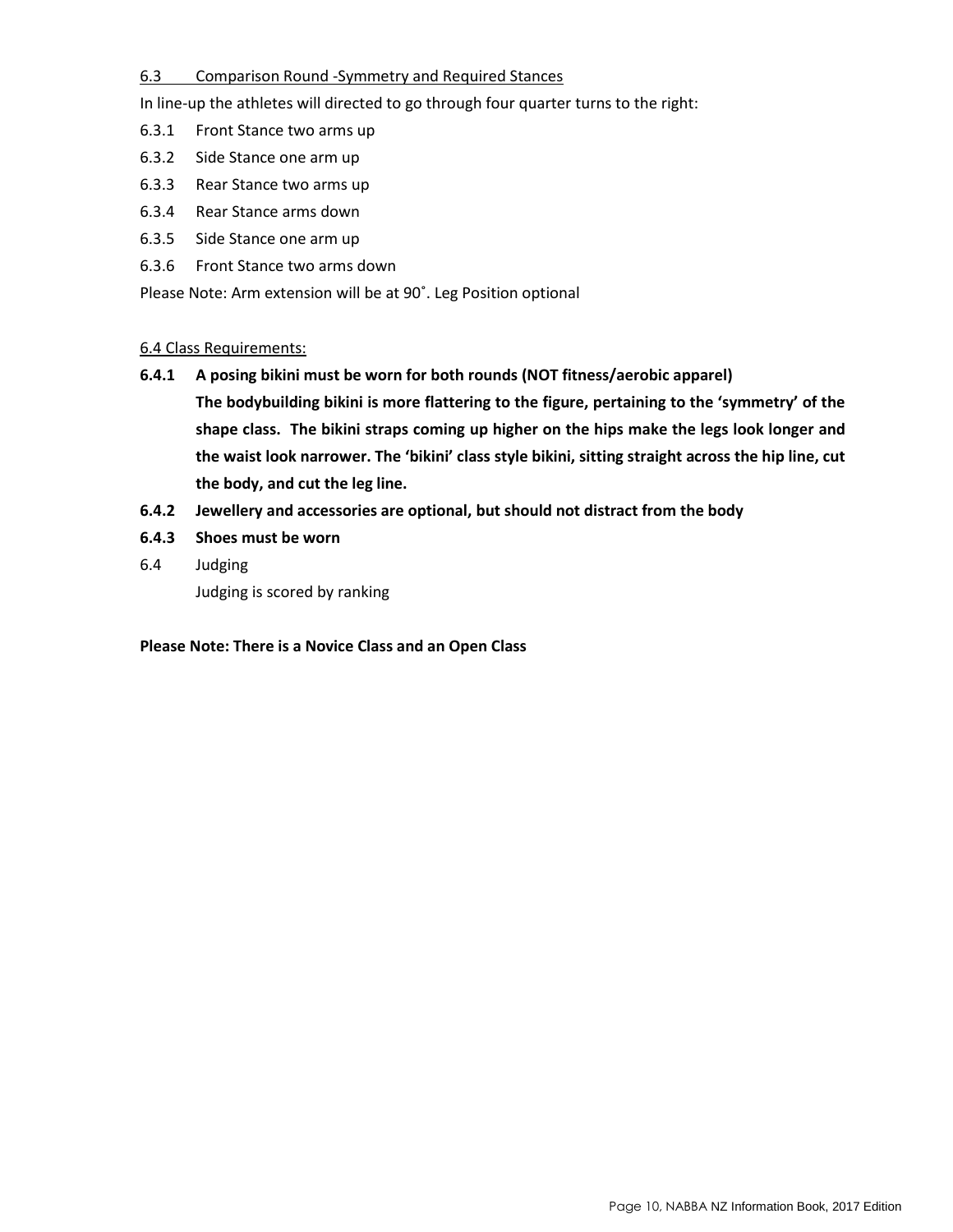# 7. FIGURE WOMEN

#### 7.1 Class Description

The Figure Class differs from the Physique Women's Class in that:

- 7.1.1 Symmetry and Proportion are more significant than muscularity.
- 7.1.2 The ideal objective should be to achieve a firm, toned, feminine physique.
- 7.1.3 The Figure Women's muscles should show good development, they should be full and well rounded while still showing separation and definition.
- 7.1.4 Presentation, Deportment and Preparation take an increased importance in the Figure Class, as these qualities enhance the feminine aspect of the figure athletes.

# 7.2 The poses for Figure Women are as follows:

- 7.2.1 Double Biceps from the front
- 7.2.2 Side Chest from right side
- 7.2.3 Side Tricep from right side
- 7.2.4 Rear Double Biceps with one leg displaying calf and leg bicep
- 7.2.5 Side Chest from left side
- 7.2.6 Side Tricep from left side
- 7.2.7 Abdominal and Thigh Pose with arms placed behind the head

#### 7.3 Class Requirements:

- 7.3.1 During the rounds stated earliest the wearing of jewelry is optional.
- 7.3.2 Shoes must be worn.
- 7.3.3 Hands are to remain open during all comparison poses, and the individual routines.
- 7.3.4 No props are allowed.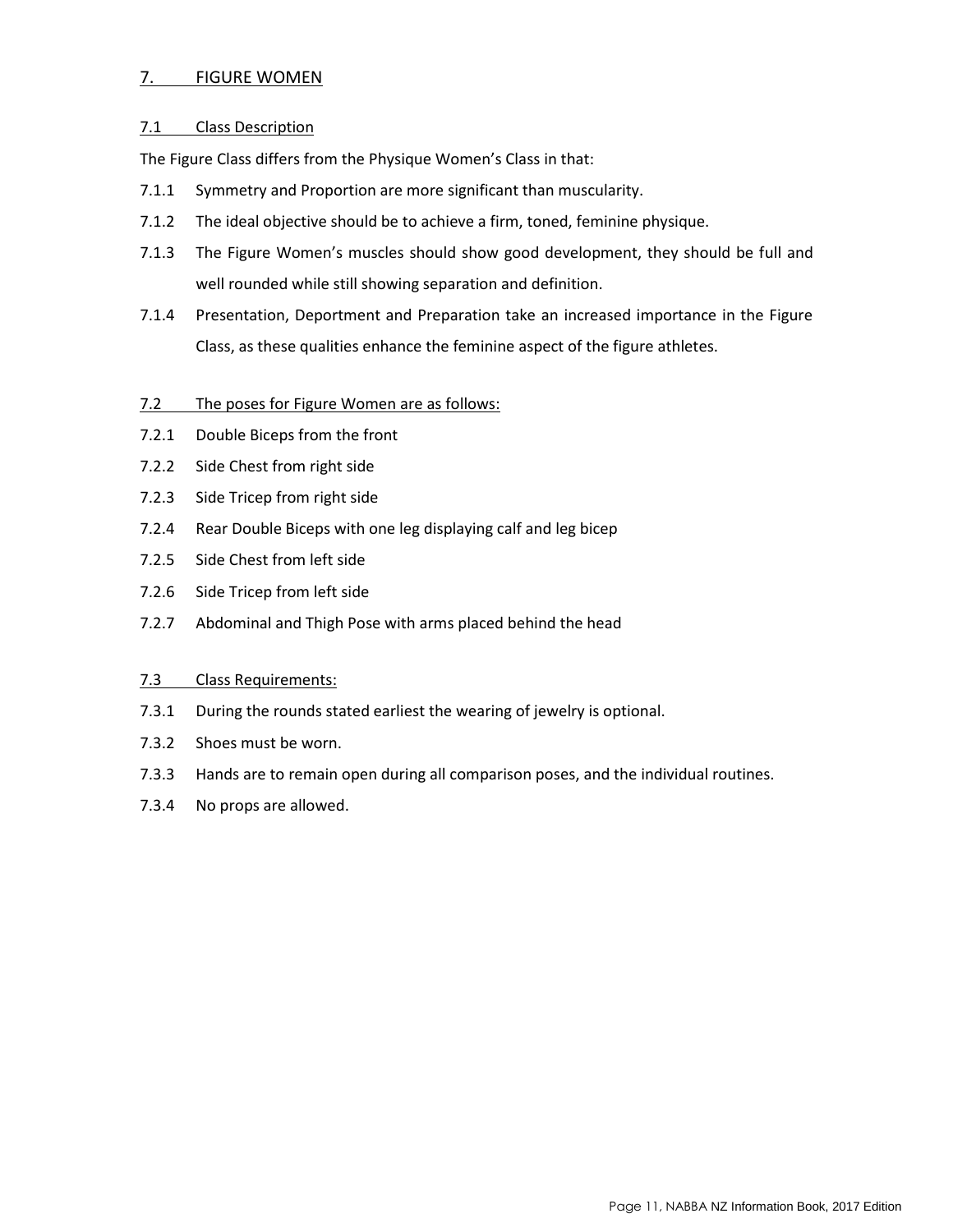# 8. PHYSIQUE WOMEN

#### 8.1 Class Description:

- 8.1.1 The emphasis must be on muscular shape maintaining a feminine look, that is, without the heavy muscular development and size of a male physique.
- 8.1.2 The ideal objective should be to achieve a low body fat level, balanced development and muscular separation, without going to an extreme that would render the physique asexual or competitive on equal terms with a male body builder.
- 8.1.3 The ideal well-balanced athlete should present (In equal importance):
	- **Muscularity**
	- Mass
	- **Separation**
	- **Symmetry**
	- **Proportion**

#### **8.2 The poses for Physique Women are as follows:**

- **8.2.1 Double Biceps from the front**
- **8.2.2 Lat Spread from the front**
- **8.2.3 Side Chest from right side**
- **8.2.4 Side Tricep from right side**
- **8.2.5 Rear Double Biceps with one leg displaying calf and leg bicep**
- **8.2.6 Rear Lat Spread with other leg displaying calf and leg bicep**
- **8.2.7 Side Chest from left side**
- **8.2.8 Side Tricep from left side**
- **8.2.9 Abdominal and Thigh Pose with arms placed behind the head**

#### **8.3 Class Requirements:**

- **8.3.1 The wearing of jewelry is optional**
- **8.3.2 The wearing of shoes is not permitted**
- **8.3.3 Physique Class poses are to be executed with the hands closed (clenched)**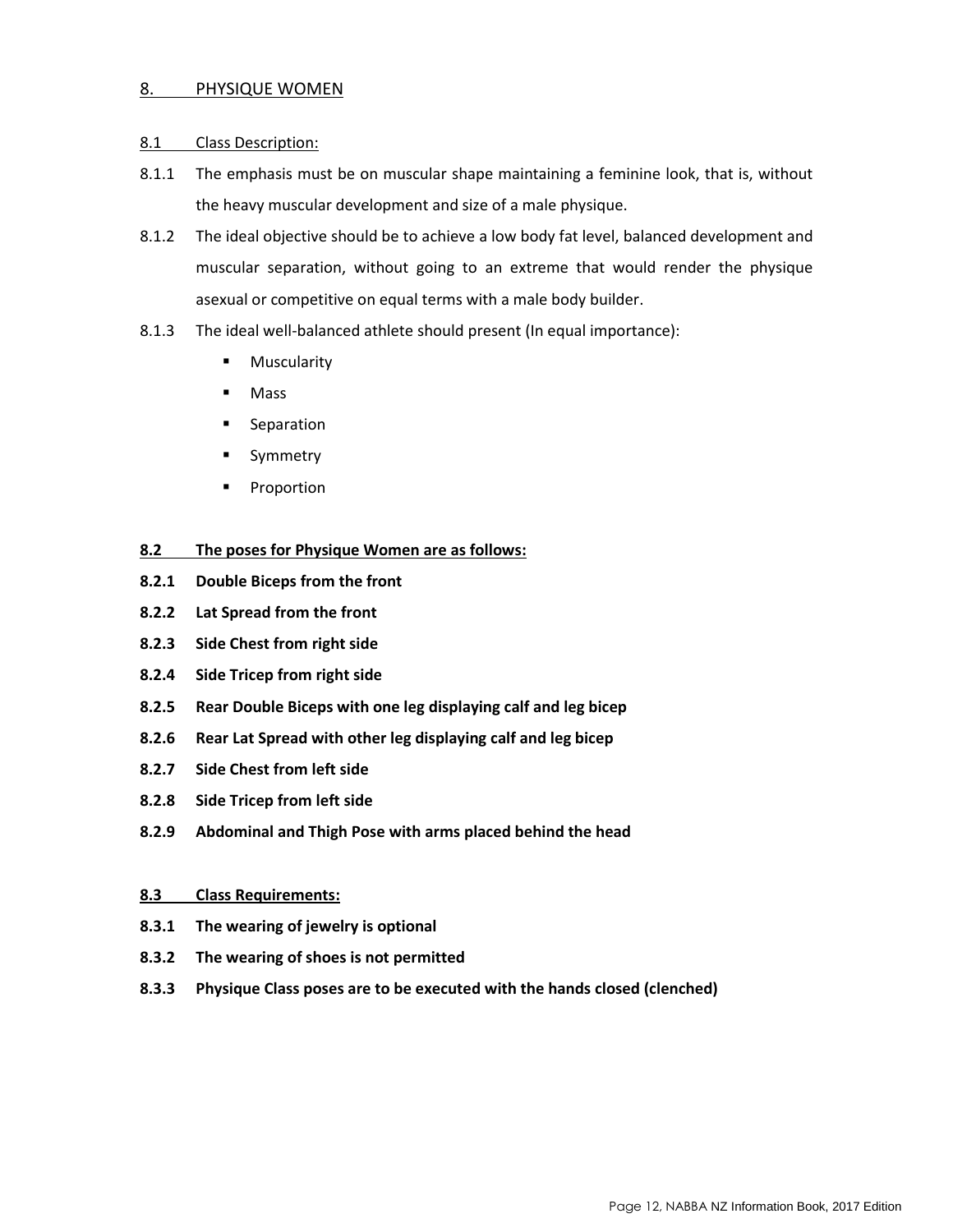# 9. Mr. Body – Board Shorts

# 9.1 Class Description

The Judges will assess the overall male athletic appearance, taking into consideration the condition of the skin tone and also the hair and facial features. Judges will be looking for a fit contestant who displays proper shape; balance and symmetry, combined with muscularity and overall condition. Judging will be ranked, based on five key elements:

# 9.1.2 Muscularity

Mr. Body will show overall development, without the extreme muscularity/mass of a Physique competitor. Extreme muscularity will be marked down.

# 9.1.3 Definition

Mr. Body will show overall muscular definition, without the extreme leanness or vascularity achieved by the low body fat percentage, as attained by a Physique or Athletic competitor. Visible abdominal muscularity and tightness through the core is encouraged.

9.1.4 Proportion

Mr. Body should show proportionate balance between muscle groups

# 9.1.5 Symmetry

Mr. Body should show width through the shoulder line, with a visible 'v' taper through the back, into a tight waist, whilst presenting symmetrical development between each side of the physique.

# 9.1.6 Stage Presentation

Mr. Body should present on stage with confidence and a marketable appearance, with ability to pose well to display the physique. With a heightened importance on presentation Mr.Body competitors should always be well-groomed, present a good tan, smile, and have appropriately fitting board shorts.

# 9.2 Individual Round – T Walk Showing Personality, Stage Presence and Poise

Please Note: There is no individual routine for this class

Athletes will come on stage individually and perform a stage walk with an optional pause or pose,

before forming/joining a lineup at the rear of the stage. Athletes will have 20-30 seconds to perform

their presentation: As per diagram 9.2.1

- Walk on stage to rear center stage, pause briefly in a stance/pose of your choice
- Walk forward to front center stage (pause in stance or pose)
- Walk to stage left front
- Walk to stage right front

-

- Walk back to front center stage
- Turn and walk to rear of stage in a semi-relaxed stance
- Athletes will form a line-up at the rear of the stage (left to right in numerical order). Once all athletes are in the line-up, the lineup will be instructed to walk forward to the front of the stage, where they will hold a semi-relaxed stance, before being instructed to leave the stage.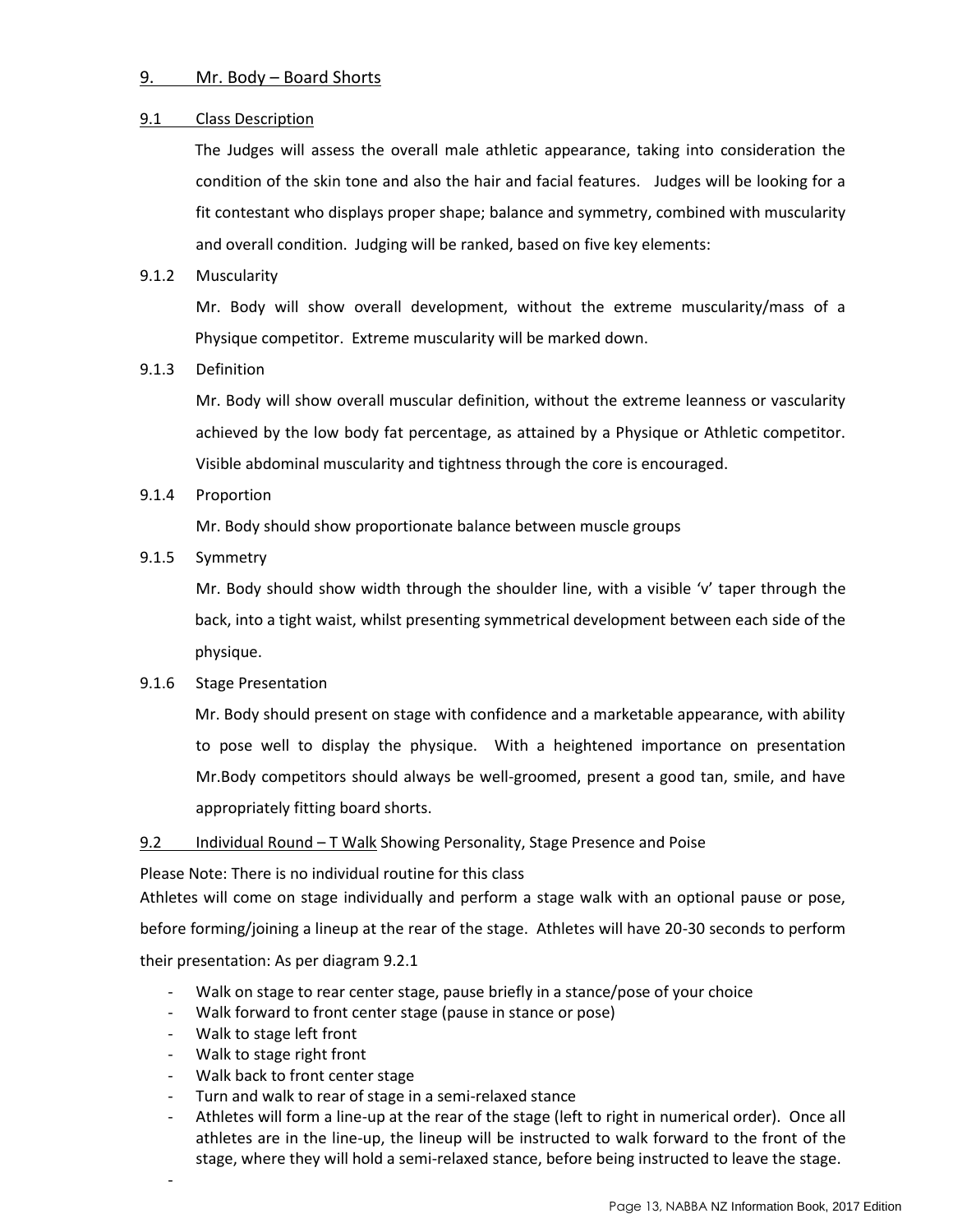

# 9.3 Comparison Round

In line-up the athletes will directed through quarter turns; to show Relaxed Stance plus five Compulsory Poses. Please Note: Relaxed Stance is a Symmetry Stance with one hand to the hip, foot placement is optional.

- Quarter turn to the Right Relaxed Stance
- Quarter turn to the Rear Relaxed Stance
- Quarter turn to the Right Relaxed Stance
- Quarter turn to the Front Relaxed Stance
- Front Double Bicep
- Side Chest (either side)
- Side Tricep (either side)
- Rear Double Bicep
- Abdominal and/or Oblique

#### 9.4 Class Requirements

- Board shorts should sit just above the knee
- Material and colour can be of the athlete's personal choice (although fitted lycra shorts are not allowed)
- Personal Sponsor logos are not permitted on the board shorts. However a manufacturer's logos are allowable eg. Nike, Billabong etc.
- No Footwear
- No jewelry or accessories are allowed (except for a wedding ring)

#### 9.5 Judging

Judging is scored by ranking

Please Note: There is One Class only (no Tall/Short, Novice Open)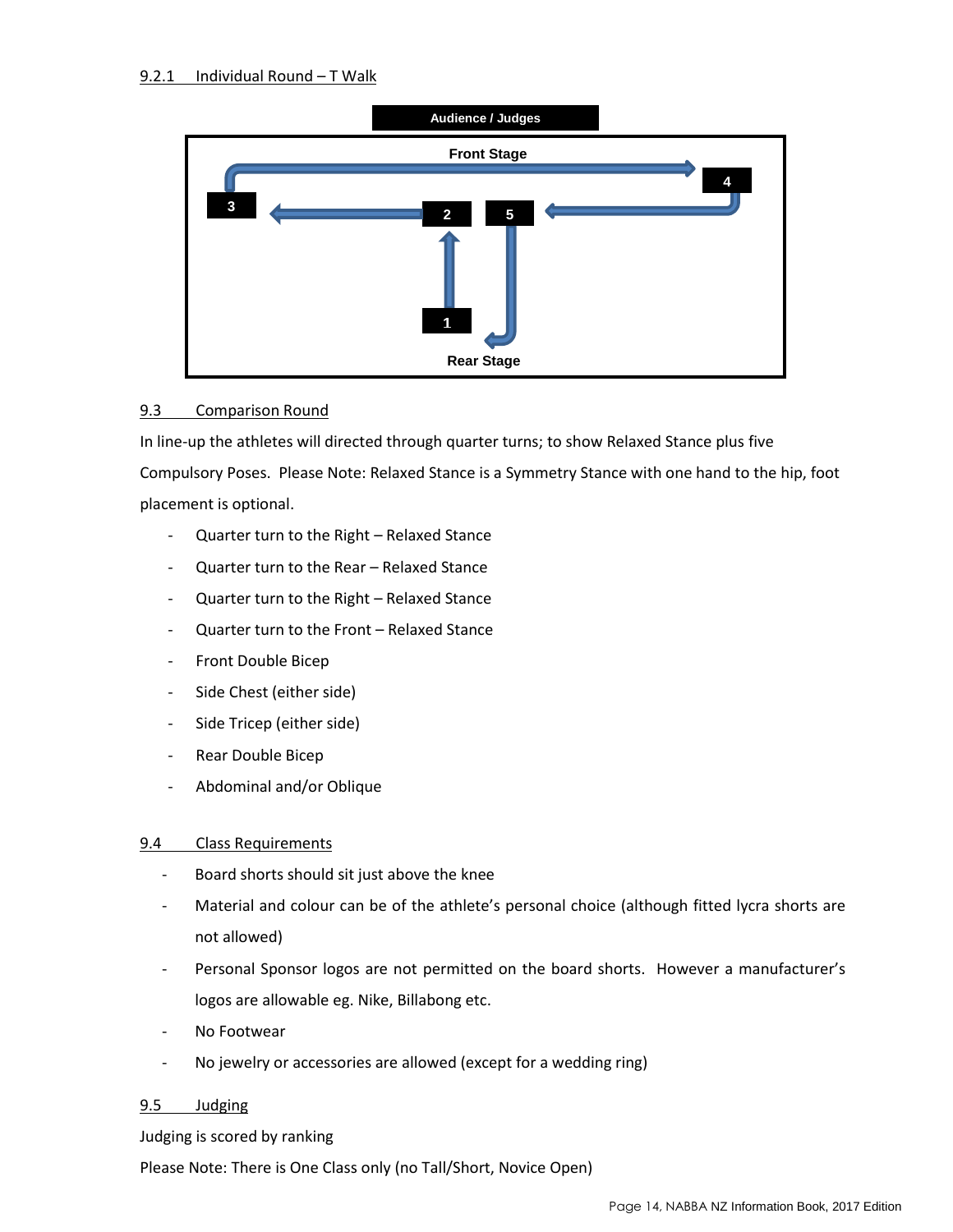# 10. ATHLETIC MEN

#### 10.1 Class Description:

- 10.1.1 The Mr. Athletic class has evolved from the Mr. Physique class for men who have good athletic bodies without the large mass of a physique athlete. This class, although equally disciplined, is more attainable to a wider spectrum of athletes, and those not genetically pre-disposed to muscular bulk.
- 10.1.2 This class must show all the requirements of low body fat and separation like that of an ideal physique athlete, but without the heavy muscular development of a physique bodybuilder.
- 10.1.3 The ideal objective of the Athletic Athlete should be to attain a low body fat level, balanced development and muscular separation.
- 10.1.4 The athlete should present (In equal importance):
	- **E** Muscularity
	- **Separation,**
	- **Symmetry**
	- **Proportion**

#### 10.2 The poses for Athletic Men are as follows:

- 9.2.1 Double Biceps from the front
- 10.2.2 Lat Spread from the front
- 10.2.3 Side Chest from right side
- 10.2.4 Side Tricep from right side
- 10.2.5 Rear Double Biceps with one leg displaying calf and leg bicep
- 10.2.6 Rear Lat Spread with other leg displaying calf and leg bicep
- 10.2.7 Side Chest from left side
- 10.2.8 Side Tricep from left side
- 10.2.9 Abdominal and Thigh Pose with arms placed behind the head
- 10.2.10 Most Muscular Pose with hands placed at hips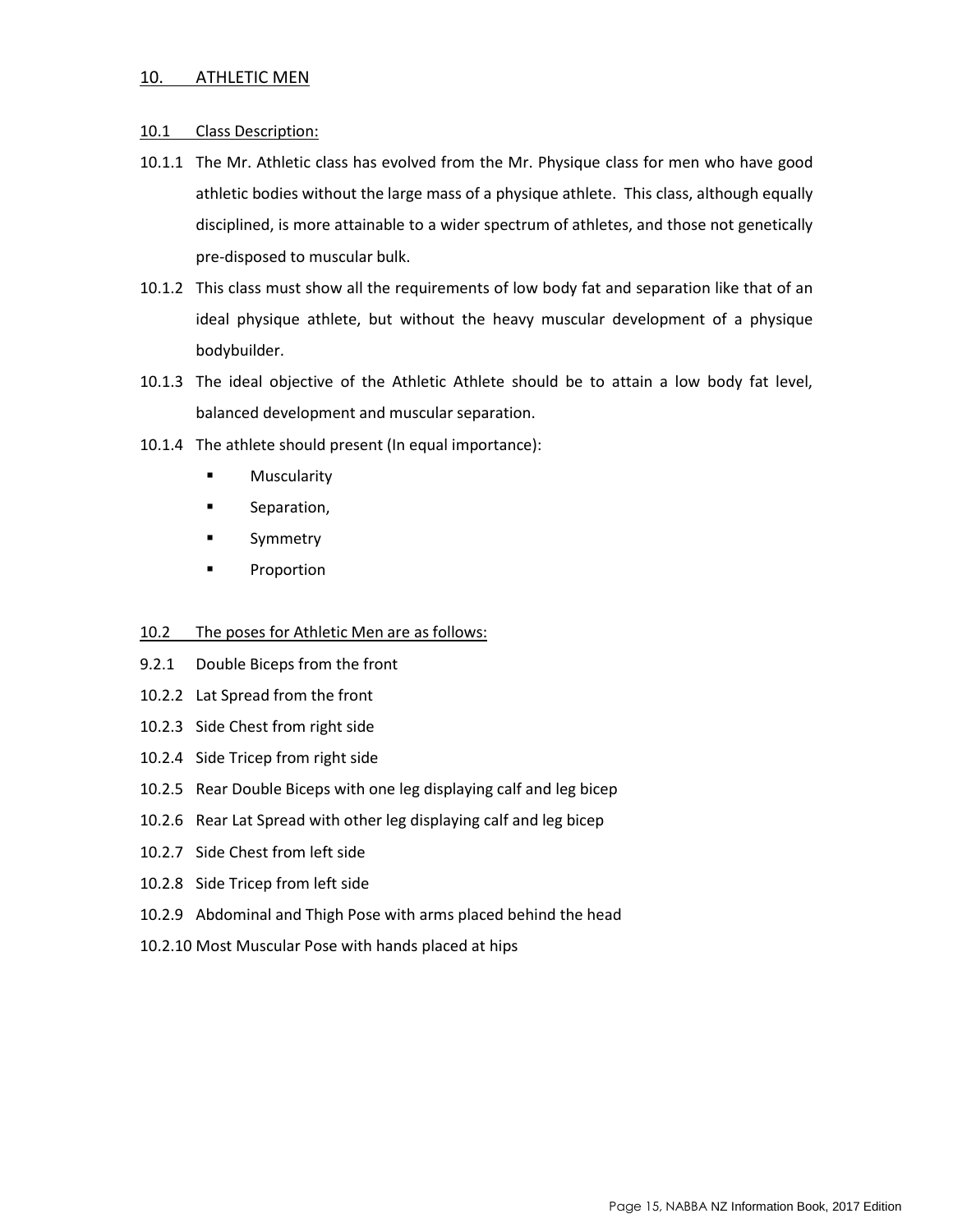#### 11. PHYSIQUE MEN

#### 11.1 Class Description

- 11.1.1 The 'original' Body Building class.
- 11.1.2 Over the years the classes on offer to bodybuilders has evolved and diversified, but the classic Mr. Physique class has held the test of time.
- 11.1.3 This class caters to what some may call 'hard-core' body builders.
- 11.1.4 The ideal objective of the Physique Athlete should be to attain a low body fat level, balanced development and muscular separation.
- 11.1.5 The athlete should present (In equal importance):
	- **Muscularity**
	- Mass
	- Separation
	- Symmetry
	- Proportion

#### 11.2 The poses for Physique Men are as follows:

- 11.2.1 Double Biceps from the front
- 11.2.2 Lat Spread from the front
- 11.2.3 Side Chest from right side
- 11.2.4 Side Tricep from right side
- 11.2.5 Rear Double Biceps with one leg displaying calf and leg bicep
- 11.2.6 Rear Lat Spread with other leg displaying calf and leg bicep
- 11.2.7 Side Chest from left side
- 11.2.8 Side Tricep from left side
- 11.2.9 Abdominal and Thigh Pose with arms placed behind the head
- 11.2.10 Most Muscular Pose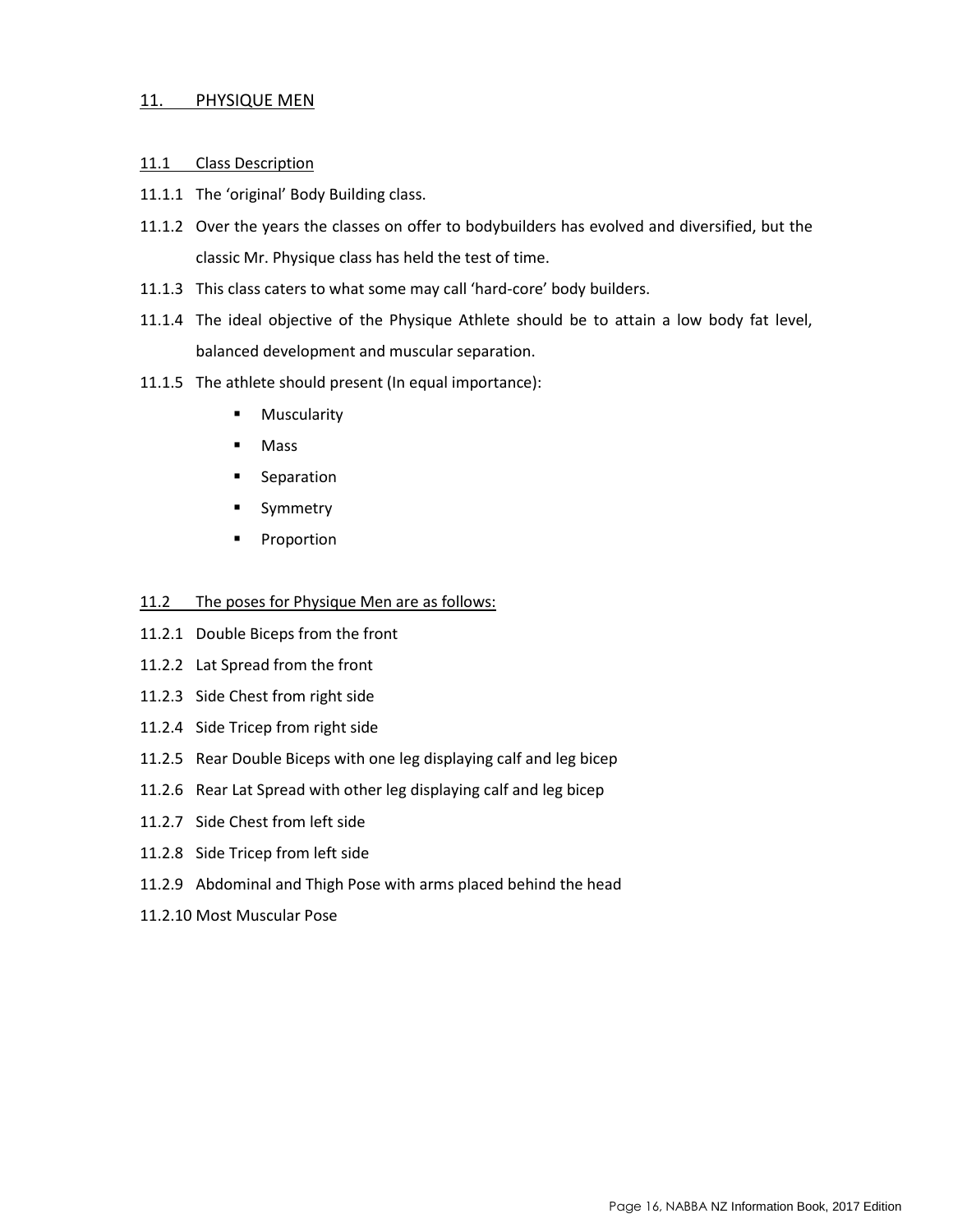# 12. MIXED PAIRS

#### 12.1 Class Description

- 12.1.1 Mixed Pairs is a unique class in that a male bodybuilder and female bodybuilder are partnered to compete as a pair. The pair should show all the requirements of individual bodybuilders while also showing complimentary muscular proportion, symmetry and balance of the two physiques.
- 12.1.2 The pair must work together to complement each other, and compete as 'one' through the rounds of competition; Symmetry Round, Compulsory Poses, Posing Routine (to music)
- 12.1.3 Stage Presentation is of utmost importance, with matched posing costumes and tanning. A good pair presentation can impress the Judges on their strength of being able to move, blend and work together as one unit.

#### 12.2 Class Requirements:

- 12.2.1 The wearing of jewelry is optional
- 12.2.2 The wearing of shoes is not permitted
- 12.2.3 Physique Class poses are to be executed with the hands closed (clenched)
- 12.2.4 There is one Mixed Pairs Class, that is, there are no dividing height classes

#### 12.3 Rounds of Competition

| Round 1: | - Symmetry (Female on the right side of the male) |
|----------|---------------------------------------------------|
|          | - Compulsory Poses                                |
| Round 2: | <b>Mixed Pair Routine</b>                         |

#### 12.4 The poses for Mixed Pairs are as follows:

- 12.4.1 Double Biceps from the front
- 12.4.2 Lat Spread from the front
- 12.4.3 Side Chest facing each other
- 12.4.4 Side Tricep facing each other
- 12.4.5 Rear Double Biceps with one leg displaying calf and leg bicep
- 12.4.6 Rear Lat Spread with other leg displaying calf and leg bicep
- 12.4.7 Side Chest standing back to back
- 12.4.8 Side Tricep standing back to back
- 12.4.9 Abdominal and Thigh Pose with arms placed behind the head

#### 12.5 Judging:

- 12.5.1 Judging is by Ranking.
- 12.5.2 Symmetry and Compulsory Rounds count for 50% of your mark, Routines count for 50%
- 12.5.2 In the case of a tie, the higher score in Round 1 (Symmetry and Compulsories) will determine the final result.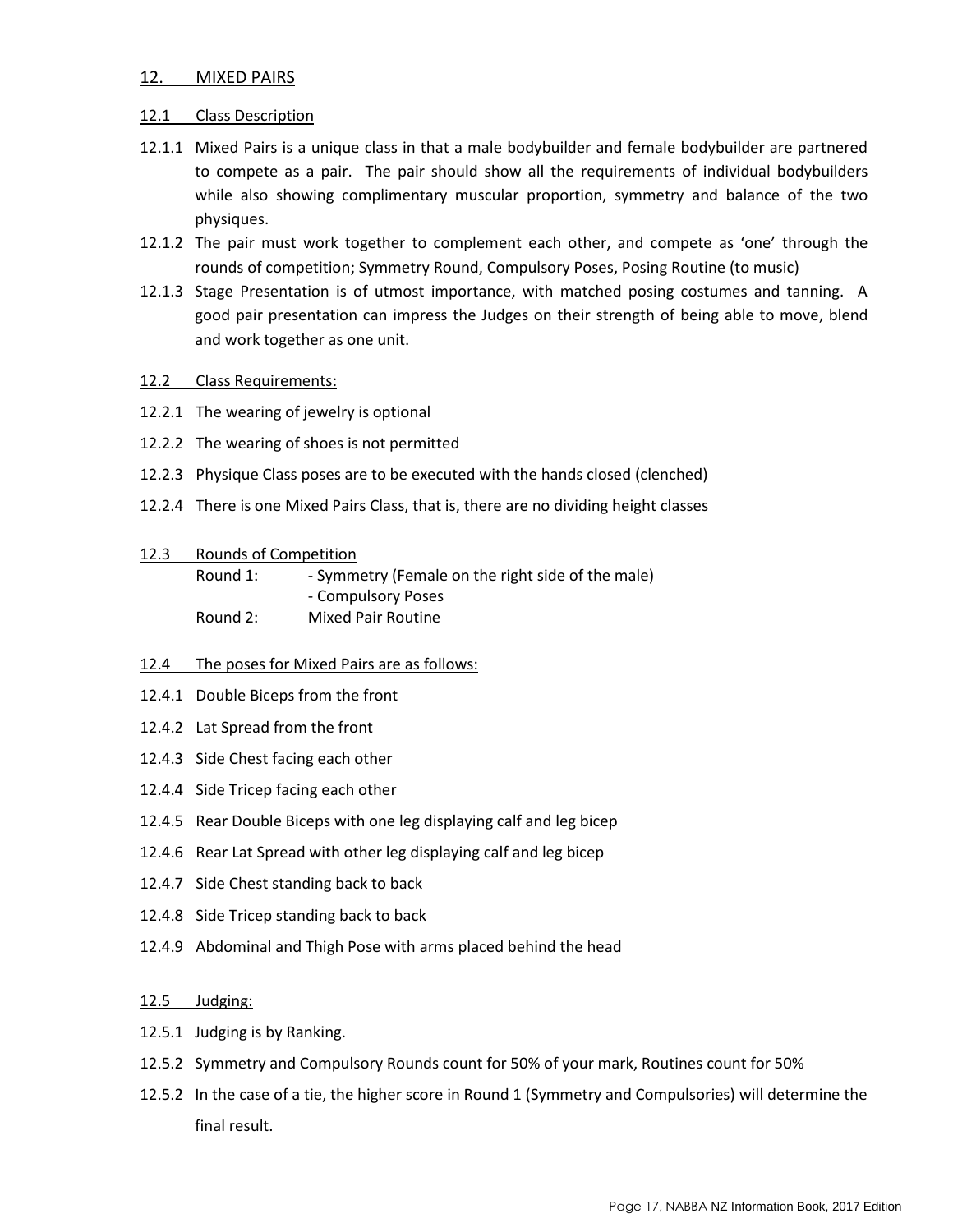# **13. COMPETITOR RESPONSIBILITIES**

To assist in making the Judging Rounds and the Evening Show Finals as smooth running as possible competitors are requested to observe the following:

- 13.1 Adhere to appointed check-in, judging and show times. Running times of both events, particularly judging, can vary slightly. Give yourself built in allowance to meet this and to make all necessary preparations.
- 13.2 Appear in your best possible condition.
- 13.3 Make sure your nominated height class is the correct one.
- 13.4 Wear neatly cut trunks or costumes.
- 13.5 Don't spoil your appearance with badly applied tanning lotion or too much oil.
- **13.6** Competitors must provide music for their Individual Routine to the following specifications: - Music Files will ONLY be accepted in MP3 Format (PLEASE NOTE: CDs will NOT BE ACCEPTED). - Individual Routines can be from 30 - 60 second duration. - Your music must be edited/cut to the duration of your routine (i.e. DO NOT SEND AN ENTIRE SONG). - All music files must go to NABBA HQ (DO NOT SEND YOUR MUSIC TO THE SHOW ORGANISER).
	- **ALL MUSIC FILES must REFERENCE: FULL NAME and SHOW (e.g. John Smith, Taranaki).**

- You can attach your MP3 Music File when submitting your online entry. Alternatively you can email your MP3 Music file to: [nabba@inspire.net.nz](mailto:nabba@inspire.net.nz?subject=Mp3%20Music%20File) separately.

- PLEASE NOTE: NO MUSIC WILL BE ACCEPTED 7 DAYS BEFORE THE EVENT.

- 13.7 Be prepared mentally for lengthy wait if your class is at the end of the competition.
- 13.8 Consider bringing your own food to the Judging. Some venues may not have the food you want, or it may prove too expensive.
- 13.9 Athletes will be limited to one support person backstage. A support person is required to have an event ticket, as required by anyone (excluding competitors and NABBA Officials) attending the event.
- 13.10 Conduct yourself in a manner befitting a body building event, and as a representative of your region.
- **13.11 HONESTY: Athletes are expected to select the most appropriate class. That is, if you have ever competed as an 'open' athlete – you must compete as an open athlete, regardless of what association this may have been with. Make sure you are in the correct class, if you are unsure contact NABBA HQ, or your Area Representative.**
- **13.12 COURTESY: If you have to withdraw from an event you have entered, please contact NABBA HQ ASAP. 'No-Shows' on the day of an event do have an impact on the event organisation**
- **13.13 HEALTH and SAFETY: Health and safety is everyone's business and everyone is expected to share in our commitment to avoid all accidents and incidents, which may cause personal injury, property damage or loss of any kind.**
- **13.14** Consult a NABBA Executive Official if any problems arise.
- **13.15** Enjoy your experience.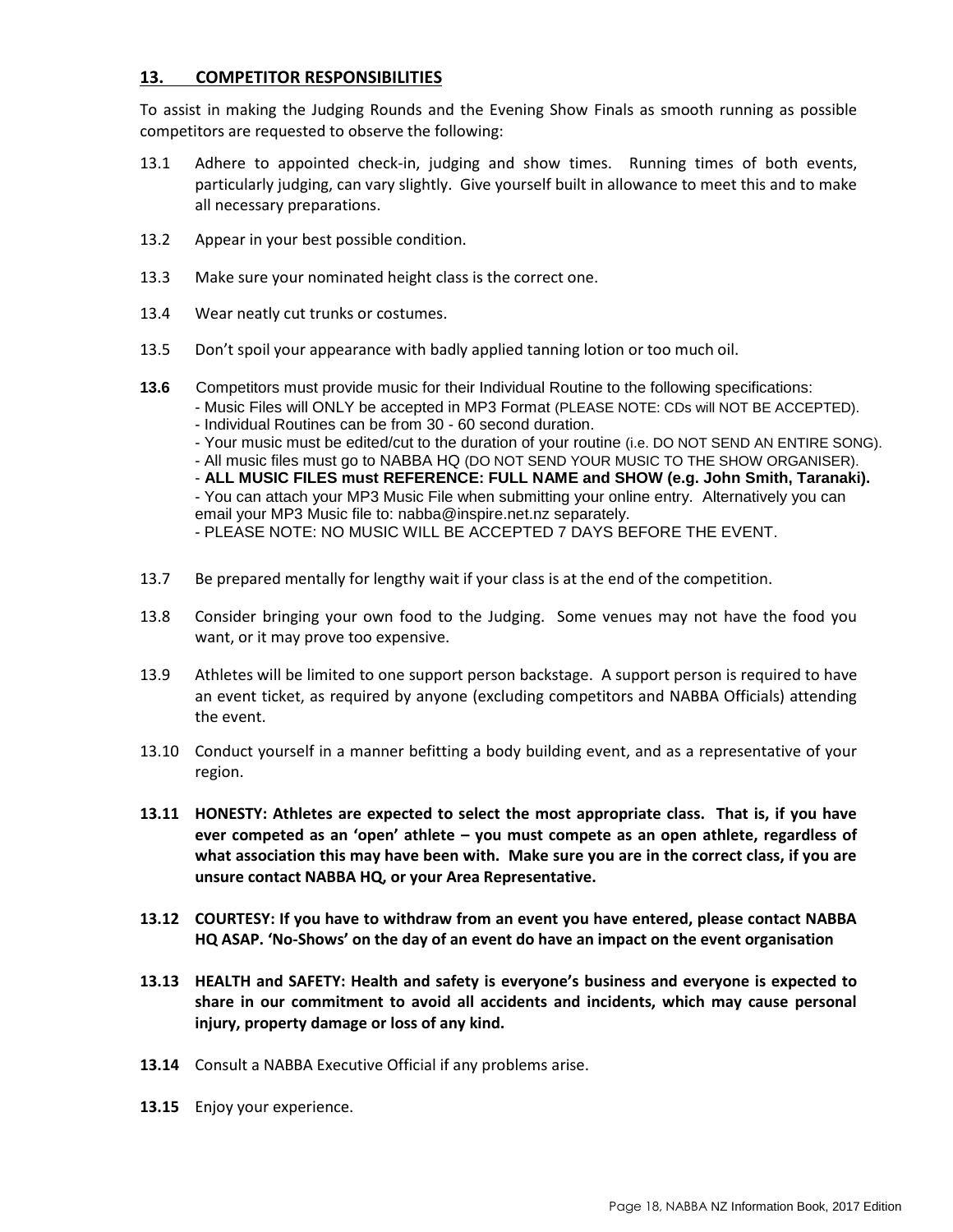# 14. COMPETITION GUIDELINES

- 14.1 NABBA Registration/Contest Entry Forms must be submitted online only (as of 2016). Entries Close two weeks before the competition. You can attach your MP3 music file to your Entry Form.
- 14.2 Late registrations will be accepted up to seven days before the competition; however these athletes will incur a 'late entry fee' of \$70.00. The show organisers or NABBA HQ need to be contacted for further details on late entries.
- 14.3 All competitors must check-in on their arrival at the judging venue. Membership cards or appropriate I.D must be produced at this time, or entry may be refused.
- 14.4 All competitors will have their height and weight checked during check-in.
- 14.5 Competitors will be issued with a number; this will be pinned to the left side of the trunks, and worn for the Judging Rounds and the Evening Show Finals.
- 14.6 Competitors will be given time to prepare for the judging and a marshal will direct you to the judging area when the judging is due to start.
- 14.7 Competitors will be directed throughout the judging by the Head Judge. His/her instructions must be followed. Any deliberate and repeated deviation from these directions could result in a loss of points or disqualification.
- 14.8 Athletes are expected to select the most appropriate class. That is, if you have ever competed as an 'open' athlete – you must compete as an open athlete, regardless of what association this may have been with. Make sure you are in the correct class, if you are unsure contact NABBA HQ, or your Area Representative.

# 15. VOLUNTEERS

As an amateur association we offer only voluntary positions, however this is a unique sport which offers great experiences in return.

If you are interested in being involved as a volunteer please contact your local Area Representative or NABBA Head Quarters for further information.

# 16. NABBA JUDGES

# 16.1 Description of Judges Role

The role of Judges at a show hold a very high importance, as such we train our Judges so we know they are competent.

For an individual Judging gives a great understanding of the sport of body building, and offers a great way to be involved in this unique sport – without getting on the stage. Judges are purely voluntary, and as such we are always keen to see new people getting on board.

# 16.2 Judges Courses

Judges Courses will be held throughout the year, contact NABBA Head Quarters for details.

16.3 Course Description

The Judges Course consists of three parts:

- 15.3.1 Part One: Theory (The night before, or the morning of the show)
- 15.3.2 Part Two: Practical (Judging Rounds One and Two)
- 15.3.3 Part Three: Debrief (Immediately after the Judging Rounds)